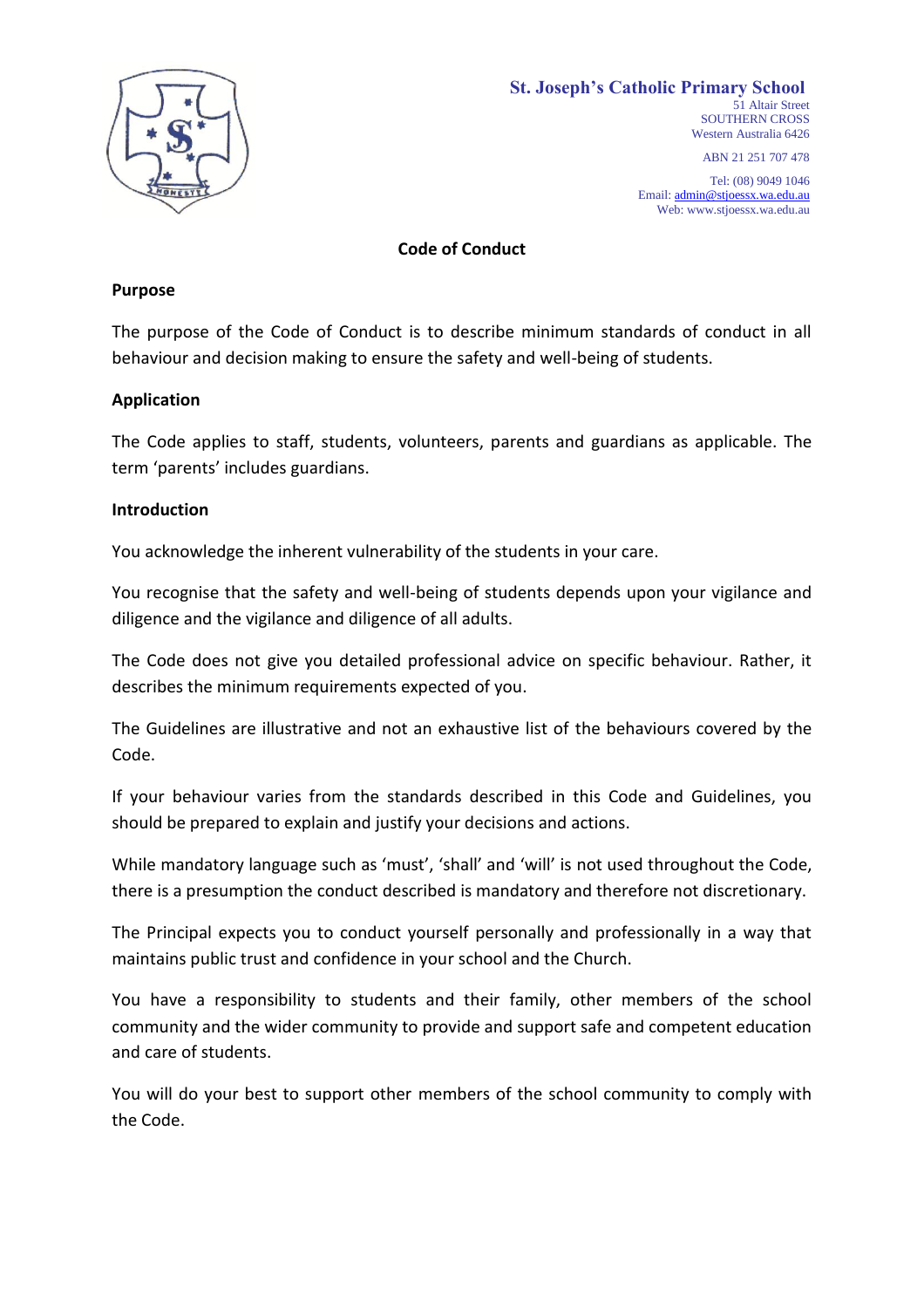In cases of conflict between parts of the Code, between the Code and other school policies, or in any decision making choices, you give priority to the outcome that will be in the best interests of the safety and well-being of the child.

### **Breaches**

Breaches of the Code must be notified to the Principal and it is a breach of the Code not to do so.

A breach of the Code may constitute a failure to follow a lawful direction from the Principal and therefore the Principal will have the discretion as to what action to take, which may include counselling, professional development or sanctions under any agreement between you and the Principal. If you are a parent, volunteer or visitor, the Principal may take such action as is appropriate in your circumstances to maintain the safety and well-being of students.

The Principal must notify the appropriate authorities of any breach of the Code that was grooming behaviour: ie. deliberately undertaken with the aim of befriending and establishing an emotional connection with a student, to lower the student's inhibitions in preparation for engaging in sexual activity with the student. Examples include:

- developing relationships that could be seen as favouritism (for example, the offering of gifts or special treatment for specific students)
- being alone with a student in circumstances where you are unseen or unlikely to be randomly interrupted
- initiating unnecessary physical contact with students or doing things of a personal nature that a student can do for themselves, such as toileting or changing clothes
- engaging in personal disclosures (including personal contact details), or exchanges containing sexual content with or in the presence of a student
- organising contact with a student or their family outside of school without the Principal's knowledge and/or consent (e.g. tutoring, sport coaching).
- having any non-curriculum related online contact with a student (including via digital media) or their family
- using any personal digital media account to contact students or their family
- photographing or videoing a student without the consent of the parent
- being in the presence of a student whilst under the influence of alcohol or nonmedically prescribed drugs or offering either to a student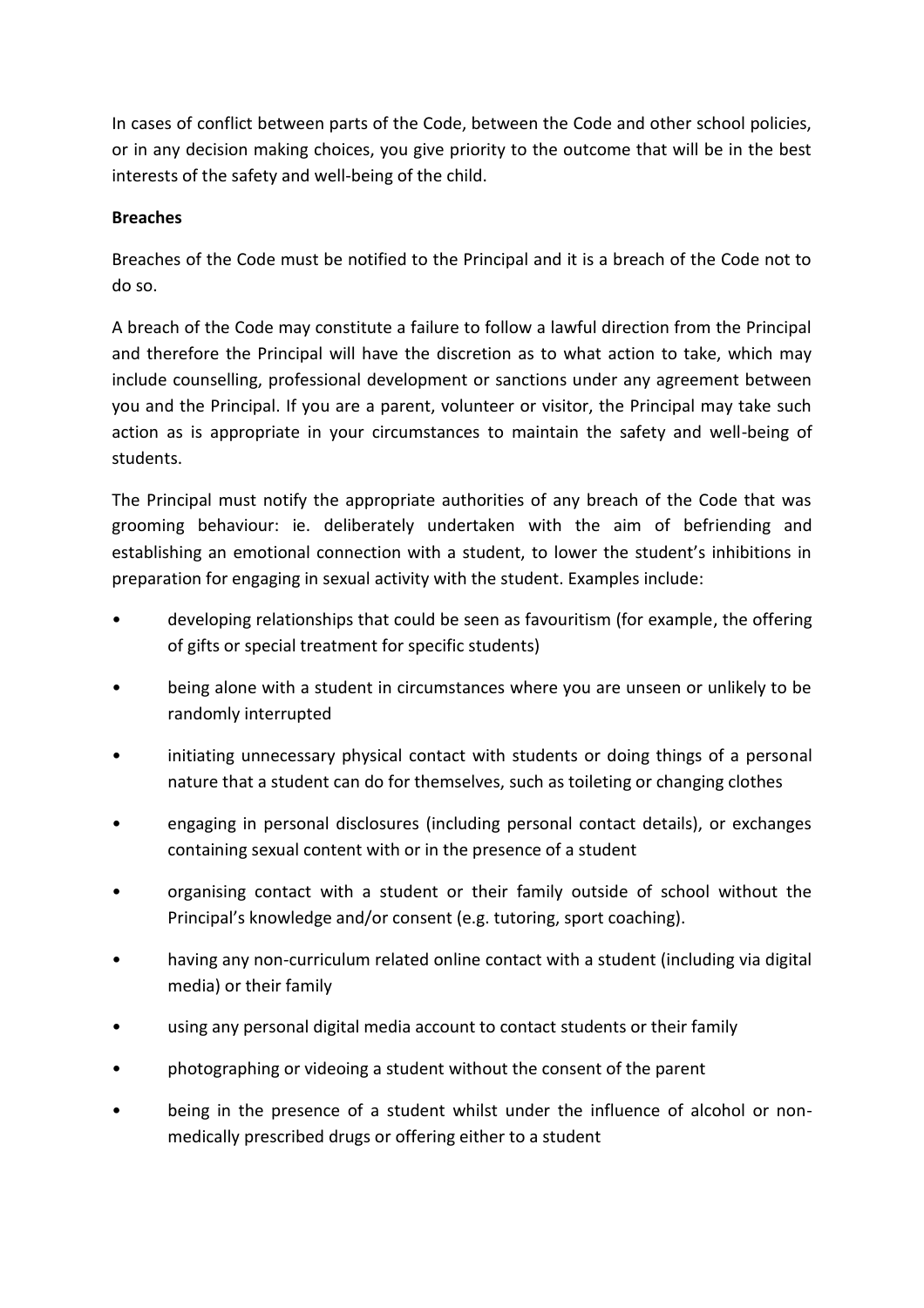The Principal must notify the appropriate authorities of any breach of the Code that was sexual abuse of a child: ie sexual behaviour in circumstances where:

- the student is the subject of bribery, coercion, a threat, exploitation or violence;
- the student has less power than another person involved in the behaviour; or
- there is a significant disparity in the developmental function or maturity of the child and another person involved in the behaviour.

 $\sqrt{\ell}$ 

 $\overline{\phantom{a}}$  , where  $\overline{\phantom{a}}$ **Principal**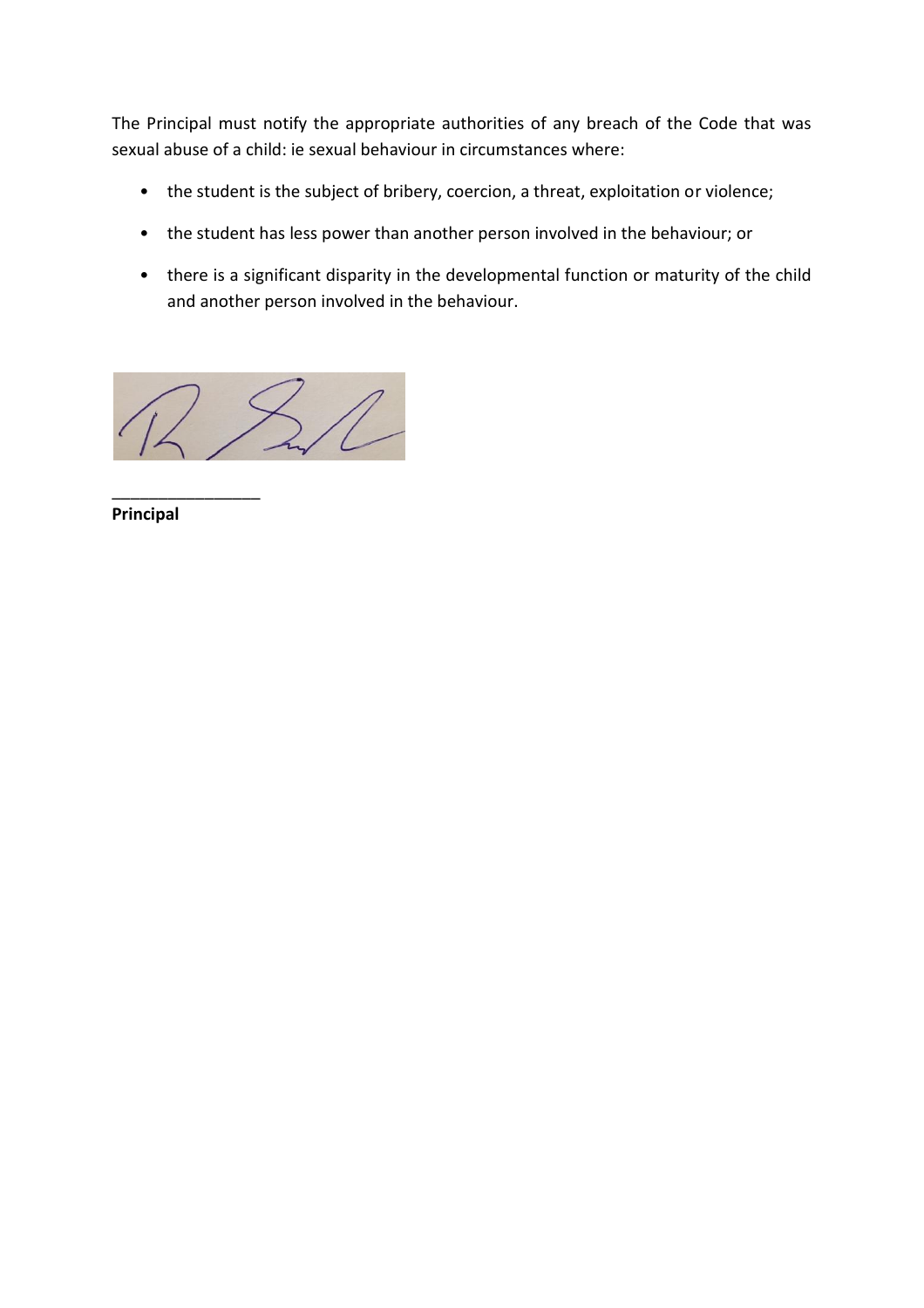#### **The 12 Conduct Statements**

- 1. You act safely and competently.
- 2. You give priority to students' safety and well-being in all your behaviour and decision making.
- 3. You act in accordance with the values of the Gospel as defined in the Code of Ethical Conduct.
- 4. You conduct yourself in accordance with laws, agreements, policies and standards relevant to your relationship with the school community.
- 5. You respect the dignity, culture, values and beliefs of each member of the school community.
- 6. You treat personal information about members of the school community as private and confidential.
- 7. You give impartial, honest and accurate information about the education, safety and well-being of students.
- 8. You support all members of the school community in making informed decisions about students.
- 9. You promote and preserve the trust and privilege inherent in your relationship with all members of the school community.
- 10. You maintain and build on the community's trust and confidence in Catholic schools and the Church.
- 11. You act reflectively and ethically.
- 12. You allow students to have a voice in their education, safety and well-being.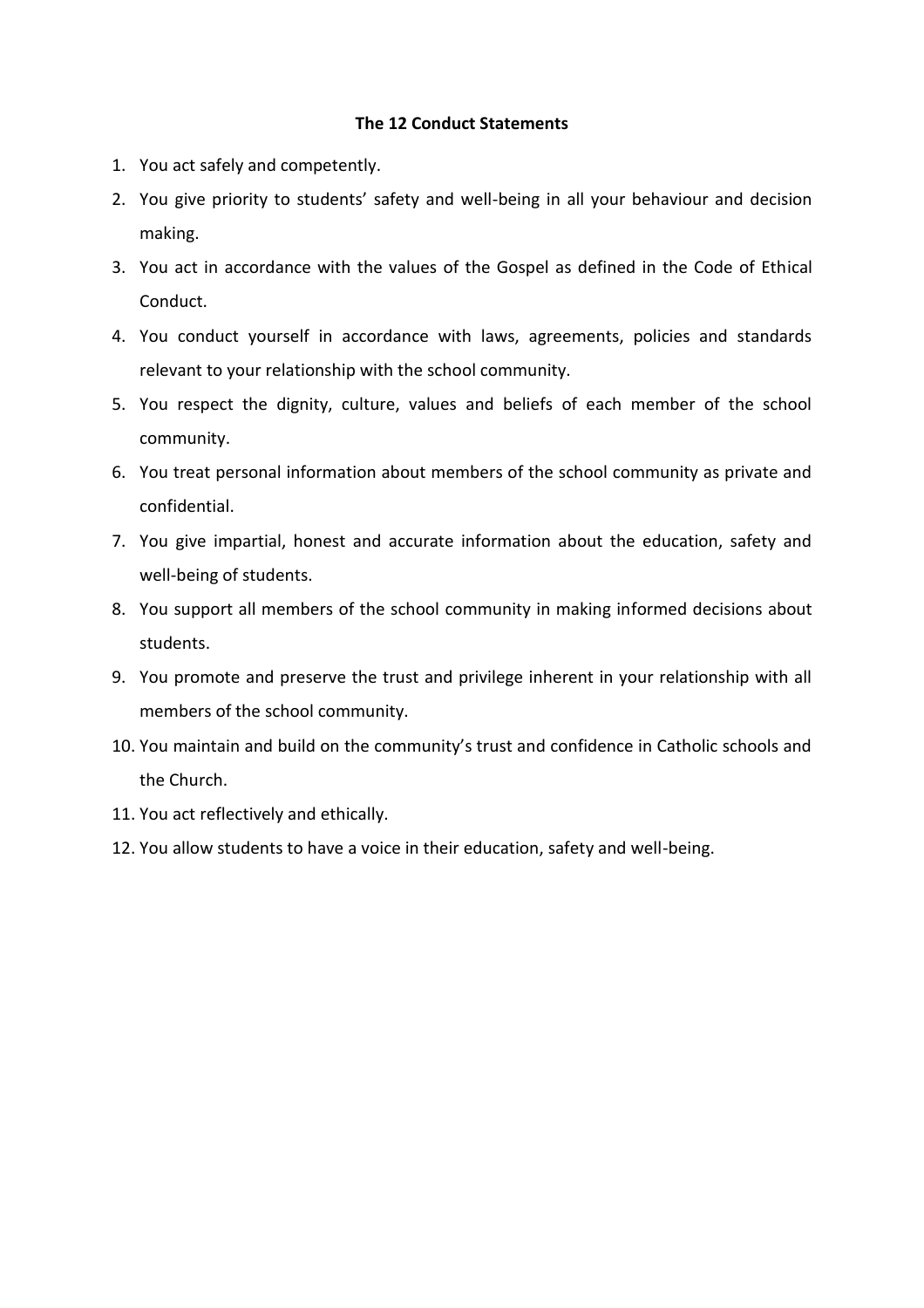### **Conduct Statement 1 - You act safely and competently.**

- 1. You are expected to put the safety of students ahead of every other relevant but secondary consideration.
- 2. In doing so, you are expected to act within the scope of your expertise and role within the school community.
- 3. If the safety and well-being of a student requires skills and experience outside your core competency, you must refer the student to the appropriate expert.
- 4. You are personally responsible within the context of your position in the school community for the provision of safe and competent student education. It is your responsibility to maintain the competence necessary to fulfil your role. Maintenance of competence includes participation in ongoing professional development to maintain and improve knowledge, skills and attitudes relevant to your role in your school.
- 5. You recognise that the Principal, staff, parents and students assess your ability to act safety and competently based on your behaviour and decision making, and you do likewise in your assessment of them. You are responsible for conducting yourself in all things such that there is no speculation, doubt or ambiguity that you do so in the best interests of students. You must take reasonable steps to avoid situations where your decisions or behaviour could be interpreted as putting students at risk. You must also notify the Principal as soon as possible if you found yourself in such a position of ambiguity so that you can explain the circumstances.
- 6. You recognise each student's and their parents' right to receive accurate information; be protected against foreseeable risk of harm; and be involved in and informed about decisions in relation to their education.
- *7.* You perform your role in the school within your professional or industry competency and according to school policies and any standards or codes applicable to your profession or industry.
- 8. You notify an appropriate person or the Principal of any information relevant to maintaining student safety and well-being, or any observation of questionable, unethical or unlawful behaviour, including breaches of this Code, and intervene to safeguard the student if the circumstances require it.
- 9. You ensure that any information you receive relevant to the safety and well-being of students is either acted upon by you in the best interests of the student if you are the relevant decision maker, or passed to the relevant decision maker for them to act.
- 10. You perform your work in a safe and competent manner that is not compromised by personal health limitations, including the use of alcohol or other substances that may alter your capacity to act safely. If your health threatens your ability to work safely and competently, you have a responsibility to seek assistance to address your health needs. This may include making a confidential report to an appropriate authority.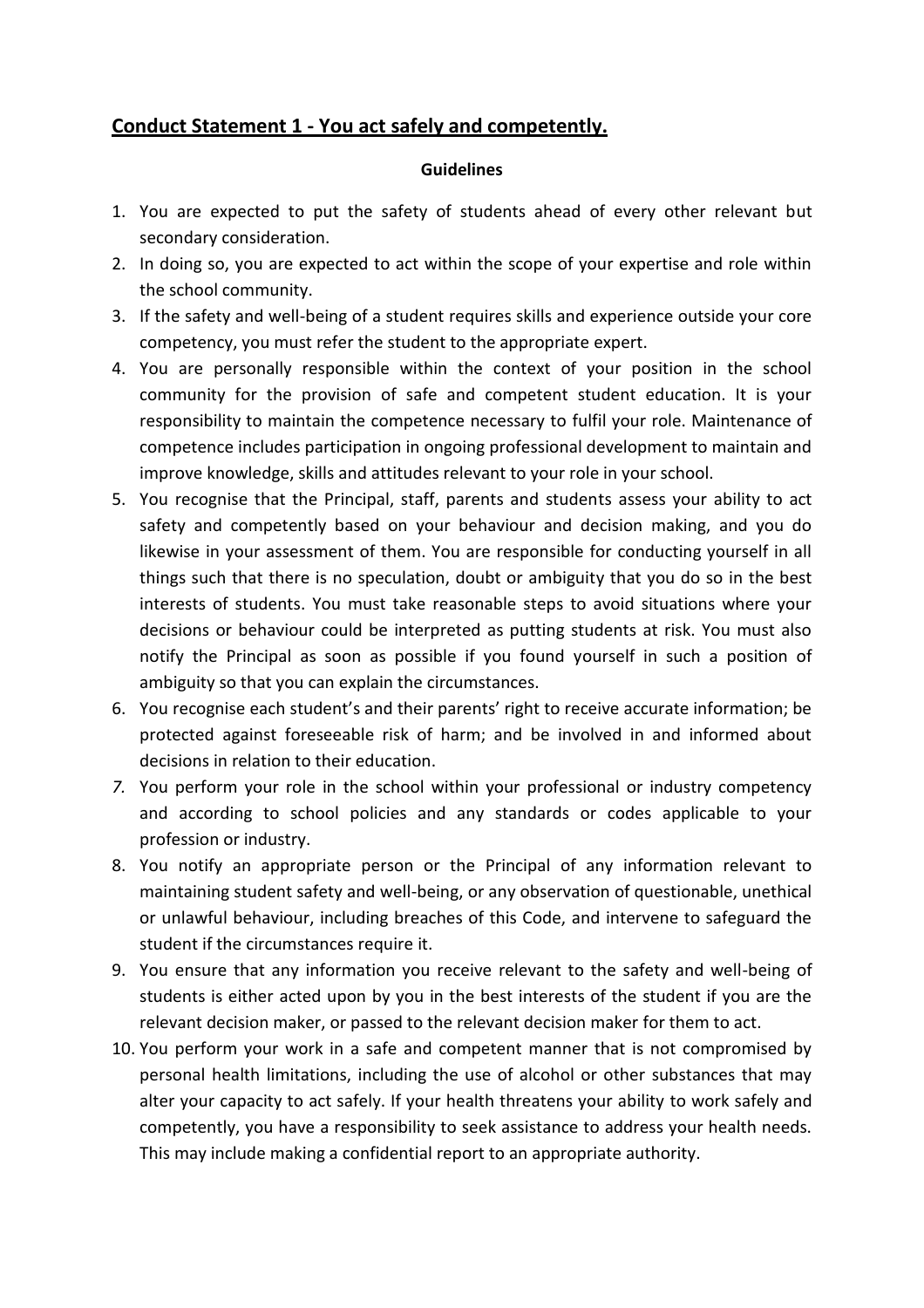- 11. You perform duties in partnership with parents and school staff and in accordance with the standards of your profession or industry (e.g. Teachers Registration Board).
- 12. You perform duties in accordance with wider standards relating to safety and quality in education and student care and responsibility for a safe school, such as those relating to occupational health and safety, mandatory and critical incident reporting, and participation in incident analysis and formal open disclosure procedures.
- 13. You make decisions about students based on their age, ability, and in the best interests of the student's sense of security, and physical, social, emotional and mental safety.
- 14. You seek advice, assistance and second opinions from experts and Principal as necessary.

## **Conduct statement 2 - You give priority to students' safety and well-being in all your behaviour and decision making.**

- 1. You accept that you and all adults have individual and joint responsibility for the safety and well-being of students.
- 2. You ensure the safety and well-being of students are the primary focus of your actions and decisions and take precedence over any other considerations including the reputation of the school and your own needs.
- 3. You support the safety, health and well-being of each student, promoting and supporting decisions and behaviour that contribute to the student's self-confidence, safety and well-being.
- 4. You do not behave in any way that risks creating ambiguity about whether you are acting in the best interests of a student.
- 5. You respectfully communicate in plain language and in a way the student and those supporting their education can understand so they may fully participate in that education.
- 6. You support informed decision making by advising the student as appropriate and those supporting their education about education options, and assist the student and their supporters to make informed decisions about that education.
- 7. You endeavour to ensure the voice of the student is heard as appropriate, taking into account age and circumstances.
- 8. You seek out, welcome, and learn from information relevant to the safety and wellbeing of students in any form, including advice, disclosures, complaints, criticisms, feedback and performance reviews. You look for opportunities to engage in formal and informal group and self-reflection and professional development about your own and others' decisions so that you and the school can learn and continuously improve.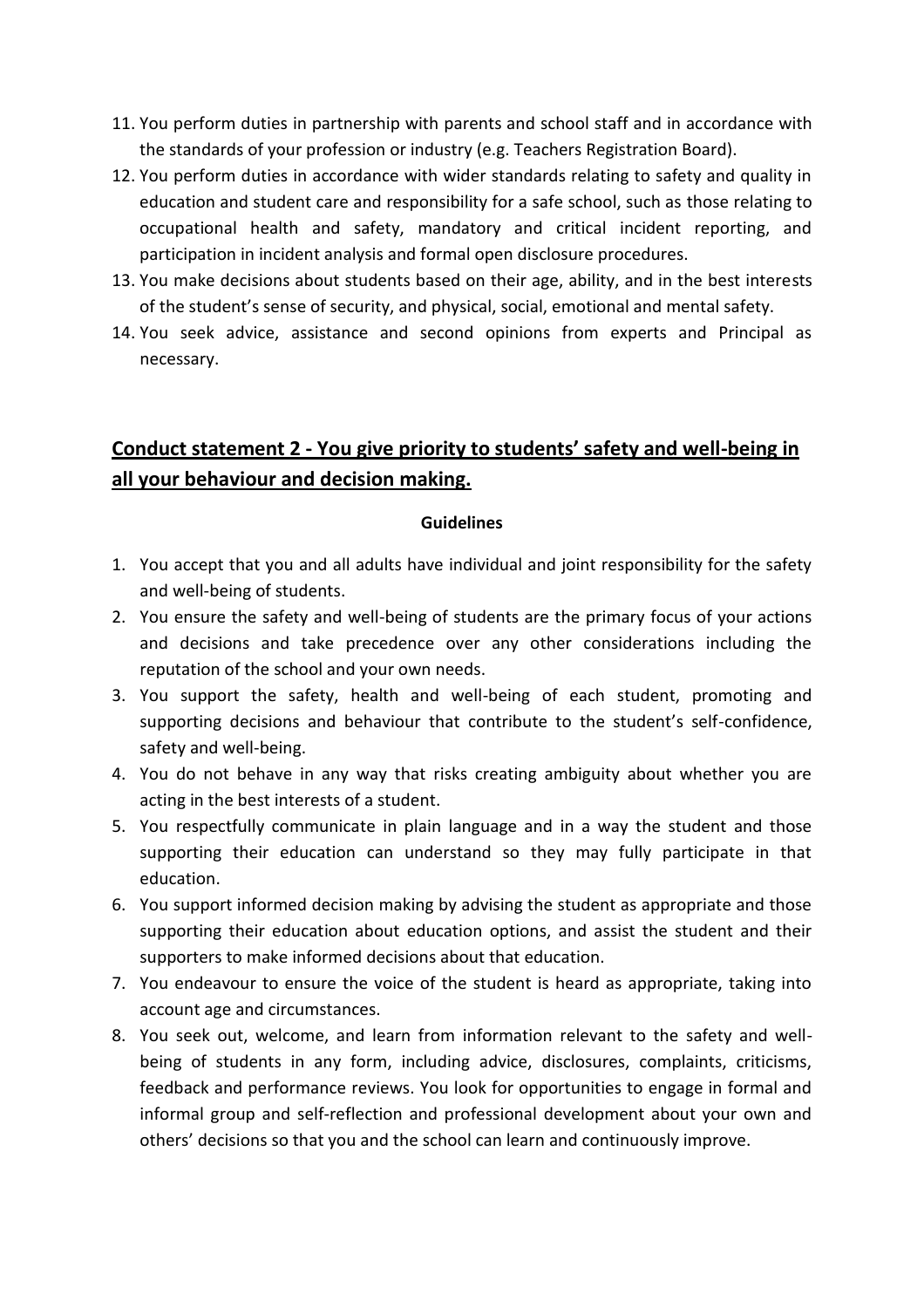- 9. You recognise that all information about students collected by school staff is done so on behalf of the Principal and for the benefit of the student. Therefore, all information is disclosed to and accessible by all who have a need to know it in order to support the education, safety and well-being of the student.
- 10. You respectfully advocate for the safety and well-being of students above all other considerations.
- 11. You recognise the importance that students' education continues without interruption or disturbance.
- 12. You disclose to the Principal any information that a reasonable person would recognise may be relevant to the safety and well-being of students so that the Principal may make appropriate decisions to manage any risk to them. This includes any relationship with any person who may have been accused of harming children or acting unsafely towards them.
- 13. You recognise that students and their parents are entitled to assume that the sole focus of your engagements with students is to educate them within a safe environment that puts their well-being above all else. You understand that this trust by parents and students puts the onus on you to use your relationship with students solely for their education. You use all engagements with students and their parents, whether in person, through a third party, or via digital media for the purpose of teaching the curriculum.
- 14. You do not accept gifts or benefits that could be viewed as a means of influencing your objective decision making.

# **Conduct statement 3 - You act in accordance with the values of the Gospel as defined in the Code of Ethical Conduct.**

- 1. You are mindful that your decisions and behaviour are opportunities for students and others to see Gospel values in action and how faith integrates with life. Therefore you are responsible for educating yourself and anyone you lead on the content of those values, and their practical application in your decision making.
- 2. You acknowledge that as a member of a Catholic school community, you are required to strive to develop and live out your relationships with all people in a manner that is based on Gospel values as defined in the CECWA Code of Ethical Conduct.
- 3. You accept that as a member of a Catholic school community, your conduct reflects on Catholic Education and the Church, and therefore you must strive to uphold the letter and spirit of the Code of Ethical Conduct
- 4. You are called upon by the Code of Ethical Conduct act in a manner that is:
	- Based on Christian ethics
	- Professional
	- Timely
	- Contextually appropriate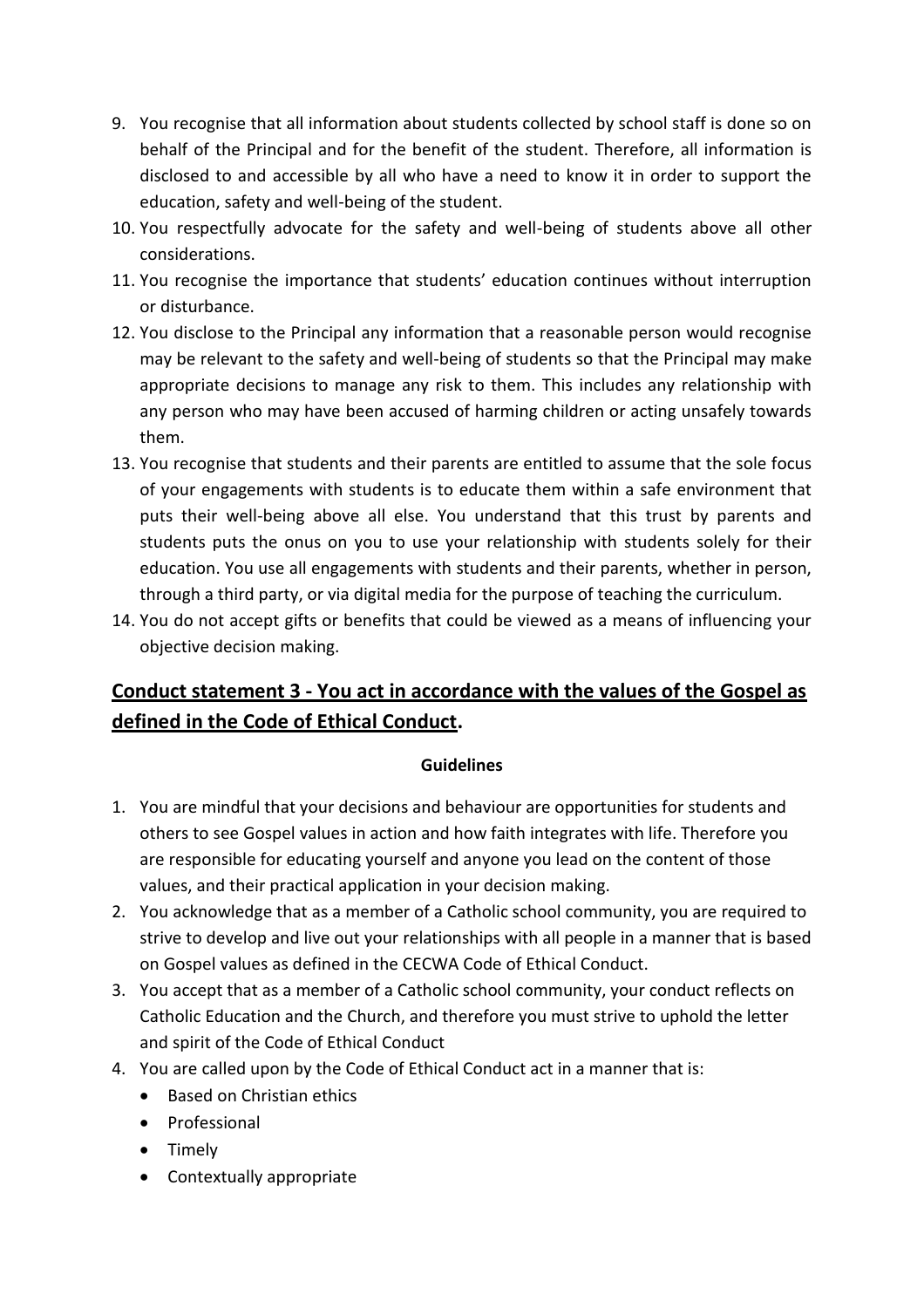- 5. The Code of Ethical Conduct requires you to take an ethical approach based on the living out of Gospel values which find expression in:
	- Respect for the dignity of each person
	- Acknowledgment of the giftedness of each person
	- Commitment to building positive relationships
	- Confidentiality
	- Accountability
- 6. Respecting dignity is based on:
	- A conscious appreciation of the sacredness of the individual's creation
	- A sensitivity to the fact that each individual has emotions, fears, hopes and an innate goodness which flows from creation in the image of God
- 7. Recognising the giftedness of others involves:
	- Discerning these gifts
	- Naming and acknowledging these gifts
	- Empowering individuals and groups to use their gifts
- 8. Fostering positive relationships which flow from being:
	- Welcoming and open
	- Honest and loyal
	- Trusting and trustworthy
	- Willing to share knowledge, skills, resources and insights
- 9. Committing to appropriate confidentiality based on:
	- Respect for others
	- Professionalism
- 10. Committing to:
	- The Mandate of the Bishops of Western Australia
	- The acceptance of responsibility for any action or initiative at a personal and professional level.

# **Conduct statement 4- You conduct yourself in accordance with laws, agreements, policies and standards relevant to your relationship with the school community.**

### **Guidelines**

1. Your relationship with other members of the school community is defined by whatever written or verbal agreement has given rise to that relationship. If you are a member of staff, it is your employment agreement. If you are a parent or acting in a parental capacity, it is the student's enrolment agreement. If you are a member of the school board, it is your school board constitution. If you are a visitor, it is in accordance with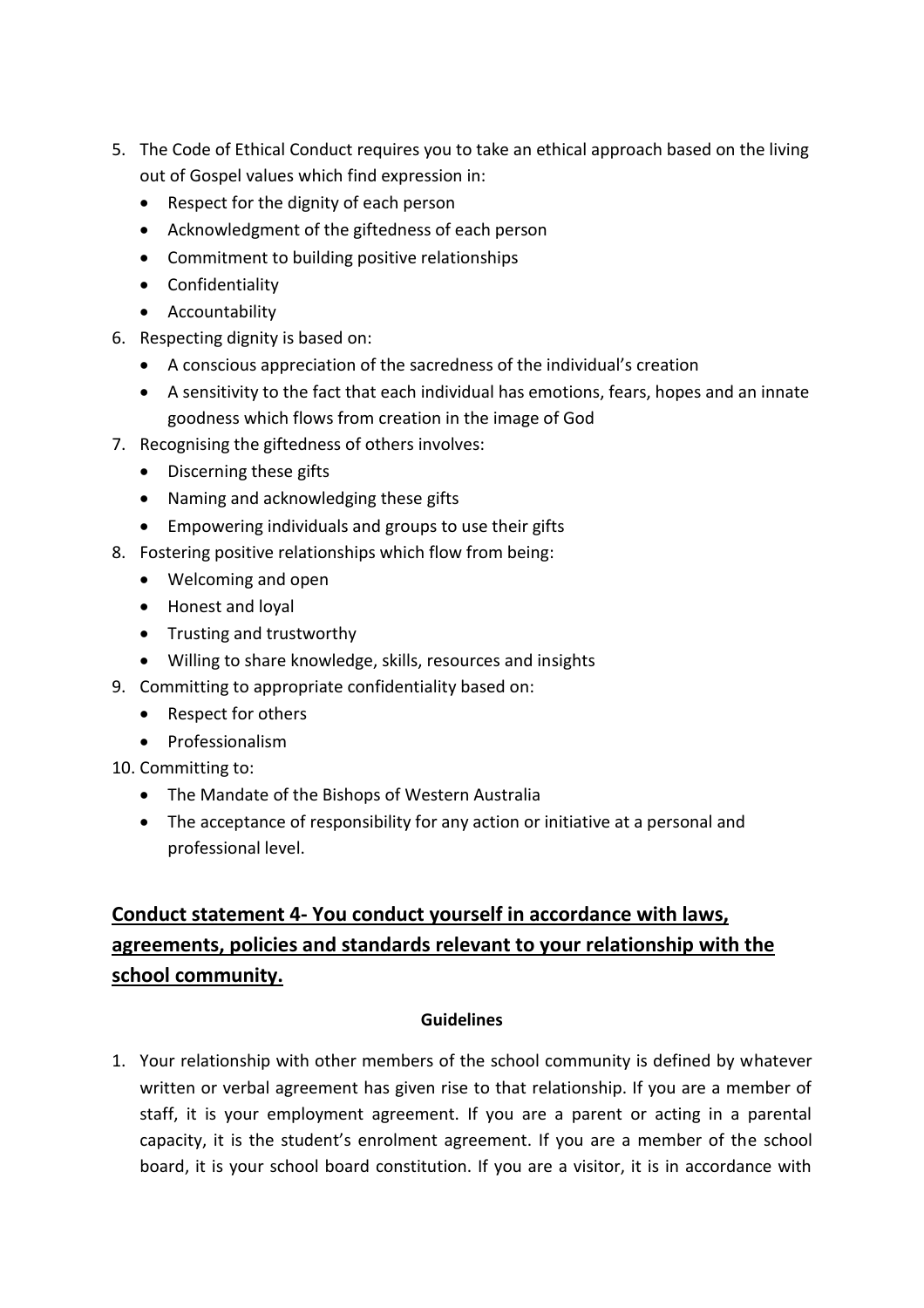the permission of the Principal to be on school grounds on condition that you act safely and competently.

- 2. If you witness the unlawful or unsafe conduct of any other member of the school community, or breaches of policy or this Code, whether in teaching, administration, school support services, or while engaging with students in person or via digital or other media, you have both a responsibility and an obligation to notify such conduct to the Principal or an appropriate authority and take other action as necessary to protect students.
- 3. Where you notify the Principal or a delegate of unsafe conduct, including breaches of this Code, and that notification fails to produce an appropriate response in the circumstances, you may take the matter to an appropriate external authority.
- 4. You respect both the person and property of students and their families, and of other members of the school community, and the property and finances of the school.
- 5. You use school property and resources responsibly and for the purposes of the school.

# **Conduct statement 5 - You respect the dignity, culture, values and beliefs of each member of the school community.**

- 1. You respect both the person and capacity of each member of the school community, treat them with dignity, show respect for their culture, values, and beliefs.
- 2. You interact with members of your school community in an honest and respectful manner.
- 3. You perform your duties and conduct your relations with students and members of the school community with fairness and justice. This includes taking appropriate action to ensure the safety and quality of the education and care of students are not compromised because of harmful or prejudicial attitudes about culture, ethnicity, gender, sexuality, age, religion, disability, spirituality, political, social or health status.
- 4. In planning and providing education and school support services, you uphold the standards of culturally safe and competent care. This includes according due respect and consideration to the cultural knowledge, values, beliefs, personal wishes and decisions of each member of the school community. You acknowledge the changing nature of families and recognise that families can be constituted in a variety of ways.
- 5. You do not express racist, sexist, homophobic, ageist and other prejudicial and discriminatory attitudes and behaviours toward any member of the school community. You take appropriate action when observing any such prejudicial and discriminatory attitudes and behaviours.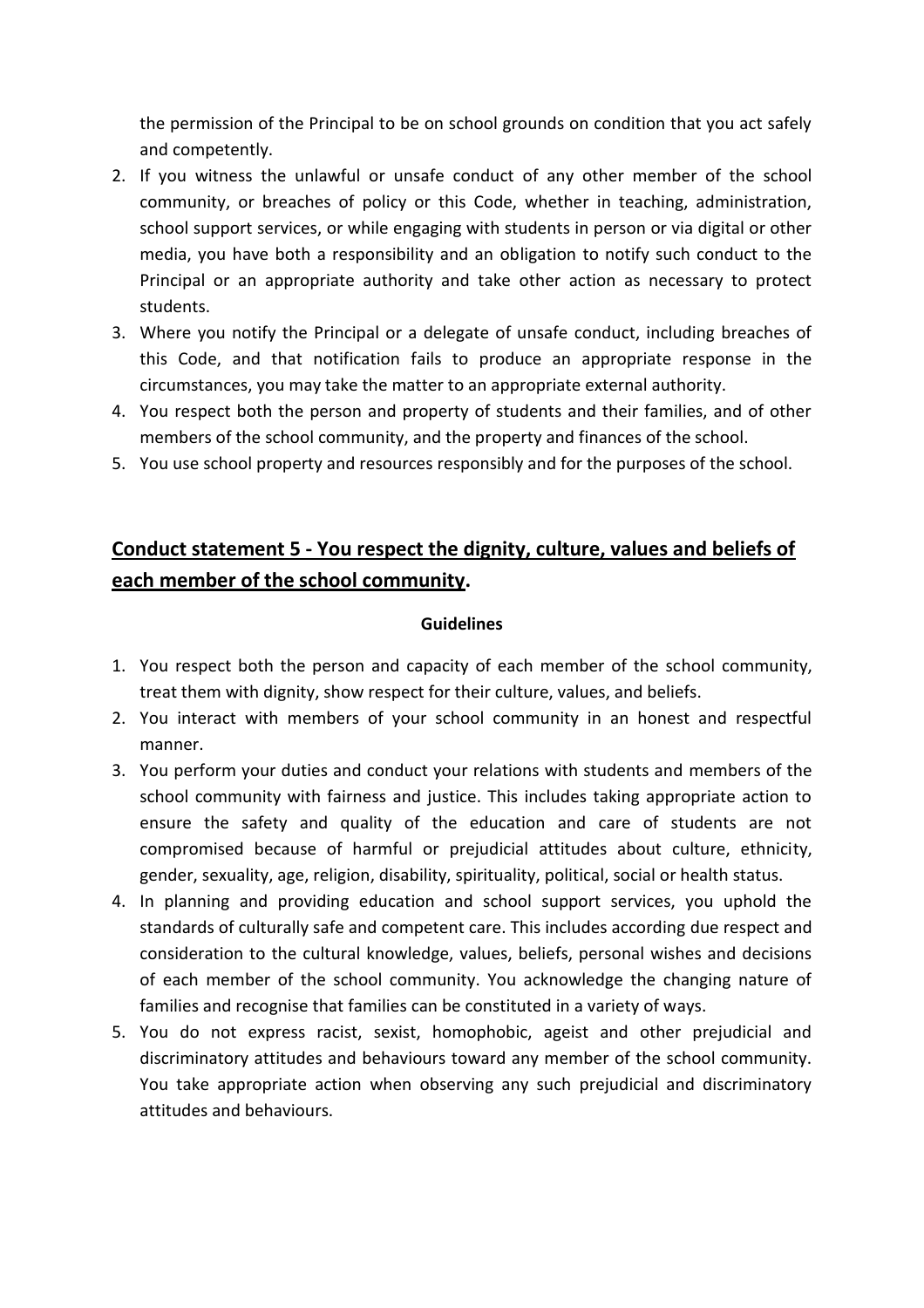6. In making professional judgements in relation to the interests and rights of a member of the school community, you do not contravene the law or breach the human rights of any person.

## **Conduct statement 6 - You treat personal information about members of the school community as private and confidential.**

### **Guidelines**

- 1. You use personal information in accordance with your school Privacy Policy.
- 2. You have ethical and legal obligations to treat personal information as confidential. You protect the privacy of each member of the school community by treating the information gained in the relationship as confidential, restricting its use and disclosure to the purposes defined in your school Privacy Policy.
- 3. If a third party asks for access to personal information, you must take reasonable steps to confirm the identity of the third party, and that it is lawful to disclose the information to them. You must inform the member of the school community that you have disclosed their personal information unless you are satisfied that there are legal reasons for not doing so.
- 4. You seek advice if you identify a conflict between protecting personal information and any resulting risk to the safety and well-being of a student.
- 5. You create and keep accurate records of conversations about significant decisions involving the safety and well-being of students.

## **Conduct statement 7- You give and seek the best, honest and most accurate information about the education and care of students.**

- 1. You give and seek accurate advice relevant to the education, safety and well-being of students, based on primary rather than secondary sources.
- 2. You fully explain the advantages and disadvantages of any options so all involved can participate constructively in decision making to deliver the best results for the student.
- 3. You accurately represent the role you play in the education, safety and well-being of students.
- 4. Where the education, safety or well-being of a student requires expert knowledge or experience, you seek these out for the benefit of the student.
- 5. You seek out first hand sources of information directly from parents, colleagues and experts, or in documents and policies when making decisions or giving advice rather than relying on hearsay, opinion, rumour or assumptions.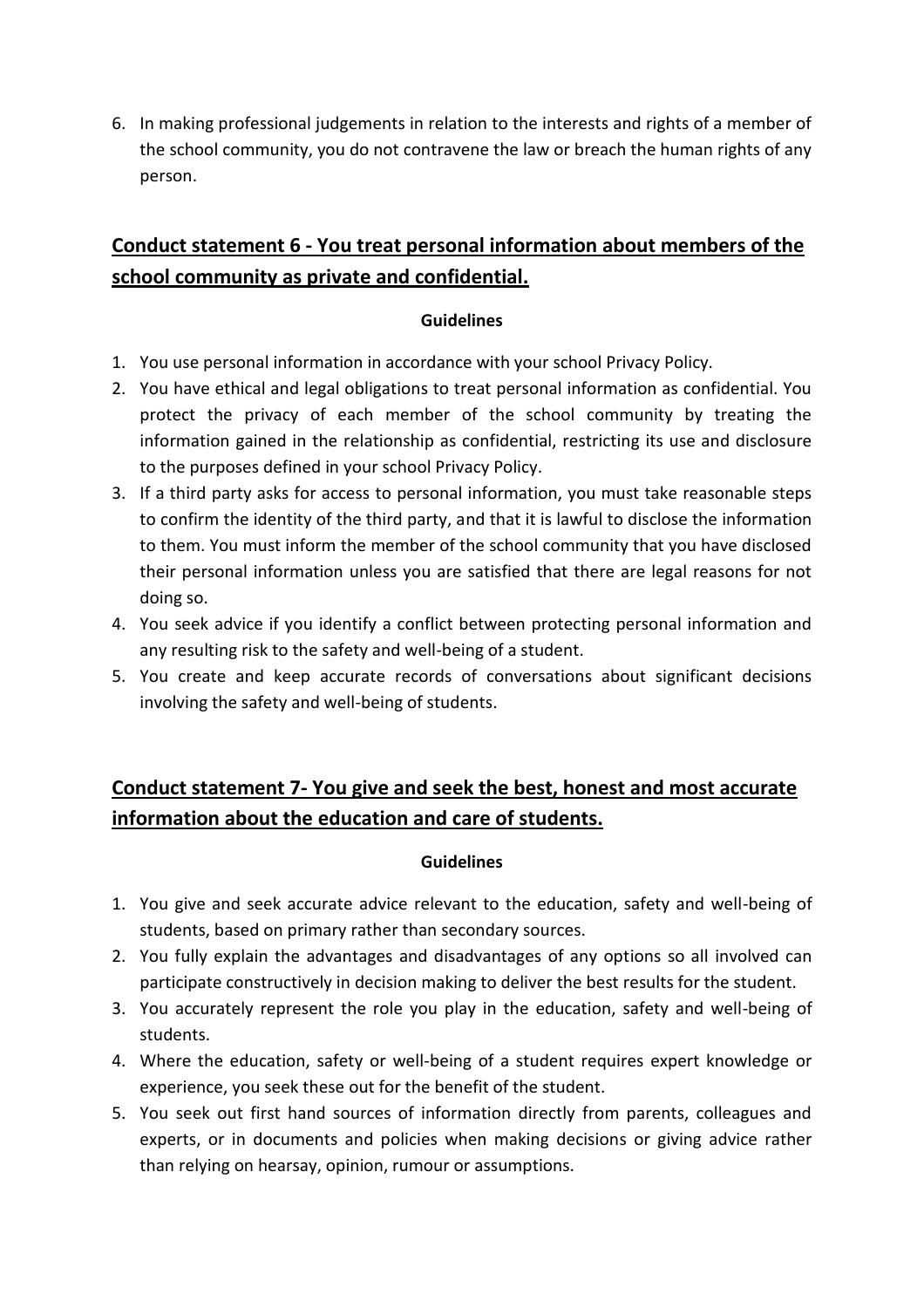## **Conduct Statement 8 - You support all members of the school community in making informed decisions about students.**

- 1. You recognise that parents are the first educators of their children and equal partners in the education of students.
- 2. You understand that each member of the school community has skills, experience and knowledge that may be a unique resource that can be directed to towards the safety and well-being of students.
- 3. You actively share information about students with their parents and the Principal so that they may make informed decisions about students. You listen to everyone with courtesy and respect.
- 4. You treat the opinions of parents and school staff about the education and well-being of students with respect and dignity, even if you do not agree with it or believe it is misinformed or misguided.
- 5. You use plain language with appropriate style, tone and level in your written or verbal communication, particularly when expressing technical or expert advice, and you actively seek confirmation that you have been understood.
- 6. You engage with all parents equally and fairly, regardless of their relationship status, mindful that, in the absence of court orders to the contrary, each parent has equal and joint parental responsibility for their child. You do not allow your opinion about the behaviour of parents to prevent you from engaging openly and honestly with each of them about their child's education.
- 7. You continue to inform and engage with a parent about the education and well-being of their child on the assumption that it is in the student's best interests to do so, regardless of the parent's level of engagement with you or the child. You respect any decision by a parent to disengage with you or their child, and you remain open to re-engage in the future.
- 8. You act to strengthen, preserve, restore and promote positive relationships between the student and their parents, family members, and those significant to the student, regardless of any breakdown in these relationships.
- 9. You do not use the behaviour of either parent as a reason for denying them or their child access to information or support from the school that are in the best interests of the student, unless doing so would place the student or school community at risk of harm.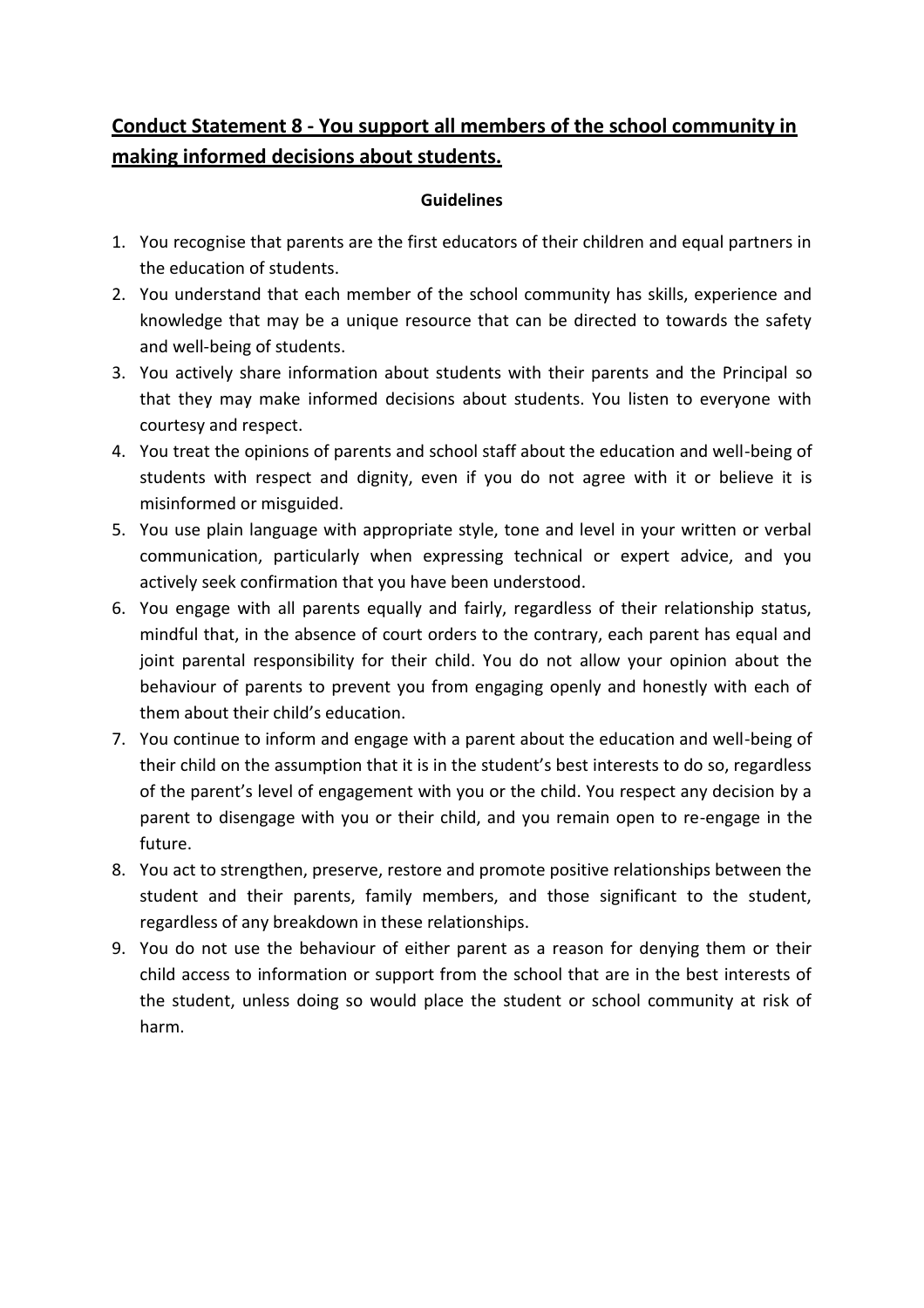## **Conduct statement 9 - You promote and preserve the trust and privilege inherent in your relationship with all members of the school community.**

- 1. You promote and preserve the trust inherent in your relationship with students and with their parents.
- 2. You recognise that an inherent power imbalance exists within your relationship with students that may make the students and their family vulnerable and open to exploitation. You actively preserve the dignity of all people through practised kindness and by recognising the potential vulnerability and powerlessness of each student and their family. You recognise that the power relativities between you and a student can be significant, particularly where the student is very young, has a disability, a difficult family background, has cultural differences, or experiencing emotional turmoil. This vulnerability creates a power differential in your relationship with students that must be recognised and managed with care.
- 3. You take reasonable measures to establish a sense of trust to protect the physical, psychological, emotional, social and cultural well-being of each student. You protect students who are vulnerable, including but not limited to students with disability, from exploitation and harm.
- 4. You have a responsibility to maintain appropriate boundaries with students and to actively support other adults to do likewise, including bringing to their attention any failure to do so.
- 5. You may have personal or recreational relationships outside your school role with students' families and friends, or with school staff. You are aware that dual relationships may compromise student care and well-being. In cases of overlap or conflict between your dual relationships, you act with the primary intent of the safety and well-being of the student, which may require you to withdraw from a social relationship.
- 6. You do not engage in any behaviour with a student that could be interpreted by a reasonable person as being a friendship.
- 7. You do not engage in any behaviour with a student that a reasonable person could interpret as creating an opportunity to engage in emotional, physical or sexual intimacy with a student.
- 8. You recognise that the power imbalance between you and students means that the onus is on you to avoid any ambiguity or misunderstanding by a student or third party about your intent in your behaviour towards them.
- 9. You understand that the power imbalance between you and students means a student is unable to give their consent to engaging in emotional, physical or sexual intimacy with you, regardless of the legal age of consent, or the student's age or maturity. You must therefore not seek nor rely on such express or implied consent from a student to engage in an intimate relationship.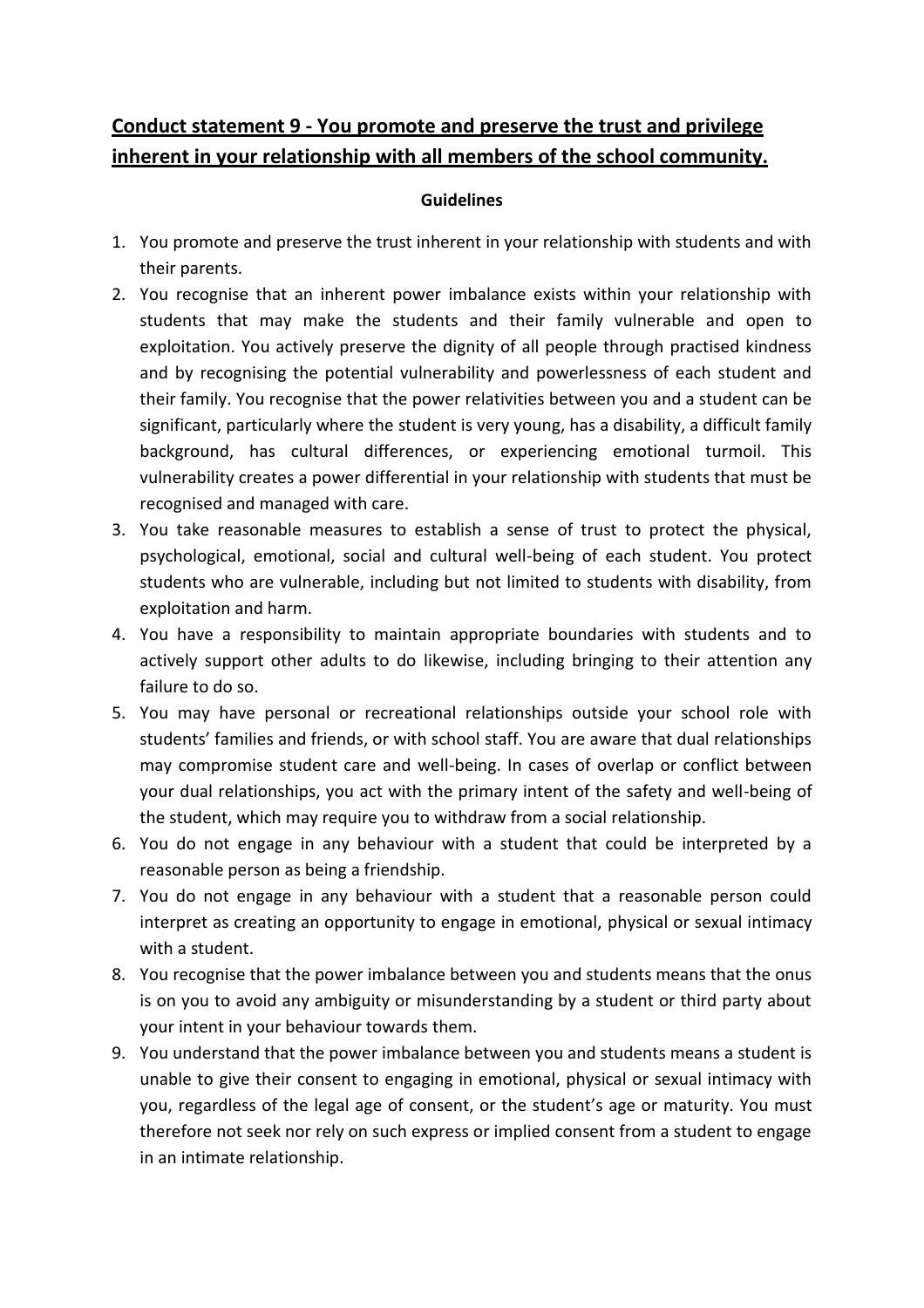- 10. You understand that the power imbalance between you and students may continue to influence students' choices beyond the date when they cease to be students at your school. You must therefore not engage in emotional, physical or sexual intimacy with a former student within two years of them ceasing enrolment at your school, or them turning 21, whichever occurs latest.
- 11. You take all reasonable steps to ensure the safety and security of the possessions and property of students and their families that are in your care.
- 12. You do not knowingly mislead parents or make misrepresenting statements to them, or withhold information relevant to their ability to make informed decisions about their children unless required by law.
- 13. You recognise that there may be rare exceptions to full disclosure to parents. Such disclosure of information may compromise law enforcement or other risk management processes, or the privacy and reputation of those involved. You seek legal or other expert advice in resolving such situations, recognising that parents have the right to know about any risk to their children.

# **Conduct statement 10 - You maintain and build on the community's trust and confidence in Catholic schools and the Church.**

- 1. Your conduct maintains and builds public trust and confidence in your school, other members of the school community, and the Church.
- 2. Any unlawful and unethical actions in your personal life risk adversely affecting both your own and the school's reputation in the eyes of the public. If the good standing of either you or the school was to diminish, this might jeopardise the inherent trust between the school and parents, as well as the community more generally, necessary for effective relationships and the best education of students.
- 3. You notify the Principal of your involvement in any criminal investigation or other legal process that may undermine trust and confidence in your judgement or care of students.
- 4. You consider the interests of the school and the Church when exercising your right to freedom of speech and participating in public, political and academic debate, including publication.
- 5. You never place the reputation of the school above the safety and well-being of students.